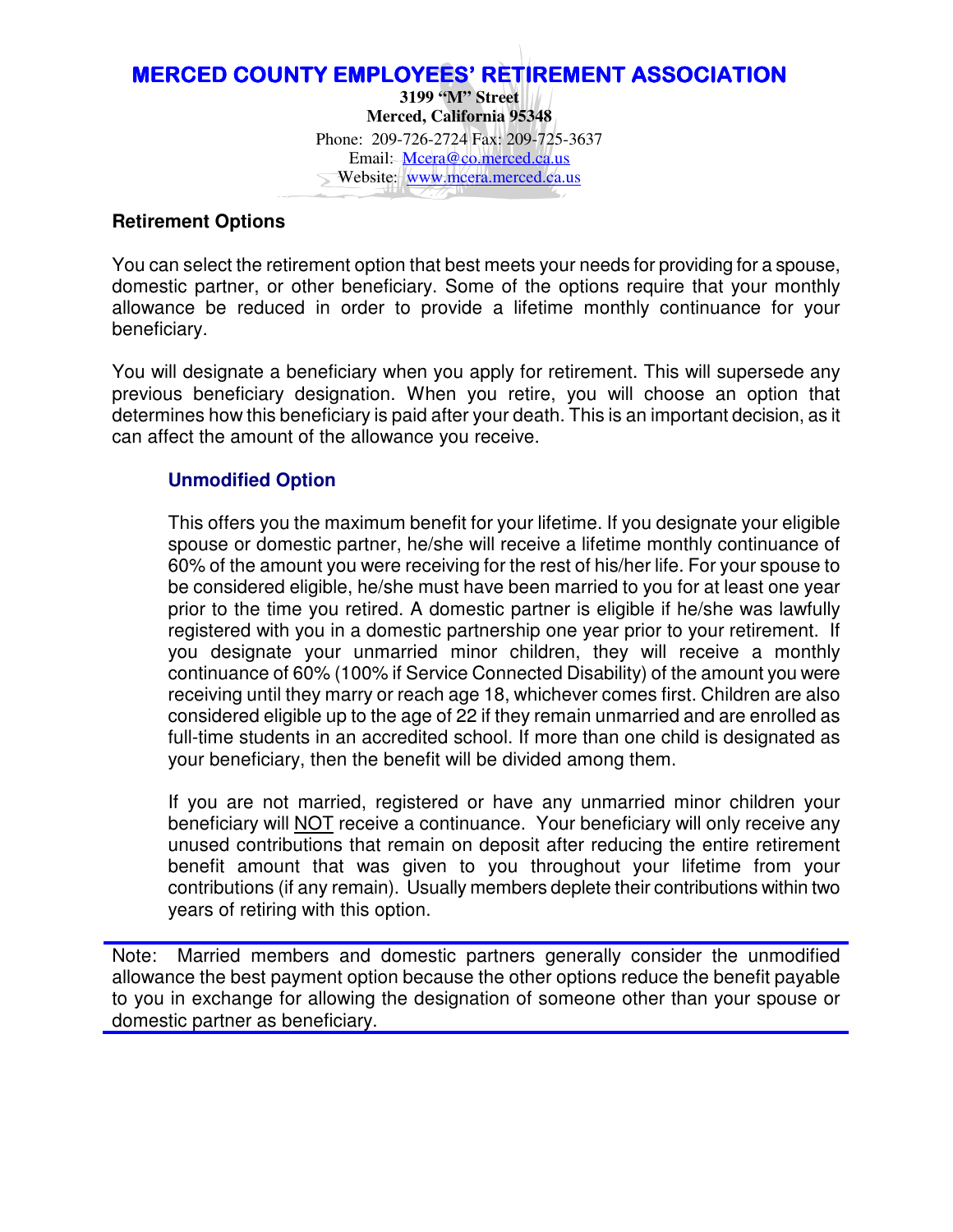## **Option 1**

This offers you a reduced allowance for your lifetime. Your beneficiary does not have to be a spouse or domestic partner, but he/she must have an insurable interest in your life (please refer to the "Definition of Terms" section for further explanation). Please note that under California community property law, retiree's spouse or state registered domestic partner may have certain rights over any designated beneficiary.

Your beneficiary will receive a lump-sum of your unused contributions (if any remain in your account). With this option your contributions are usually exhausted during the first seven years of retirement. Your contributions deplete at a slower rate than the unmodified option. This is the **ONLY** option that allows you to change your beneficiary after retirement.

Note: A member who wants a beneficiary to receive a lump-sum benefit generally prefers this option, or a member who requires flexibility in the selection of a beneficiary. Also, members who are in poor health might want to ensure that their beneficiary receives as much benefit as possible because they will not be drawing on the benefit for long and anticipate receiving undistributed contributions.

## **Option 2**

This offers you a reduced allowance for your lifetime. This particular reduction depends on your age and the age of the beneficiary you designate. Your beneficiary does not have to be a spouse or domestic partner, but he/she must have an insurable interest in your life (please refer to the "Definition of Terms" section for further explanation). Please note that under California community property law, retiree's spouse or state registered domestic partner may have certain rights over any designated beneficiary.

You may not change your beneficiary after you retire. Your beneficiary will receive a lifetime continuance of 100% of the (reduced) amount you were receiving. When your beneficiary dies, payments stop and no further benefits will be paid. If your beneficiary predeceases you there will be no continuance to your new survivor nor will your monthly allowance increase.

Note: A member who wants to leave a beneficiary the greatest possible amount of money might prefer this option.

# **Option 3**

This offers you a reduced benefit for your lifetime. The reduction depends on your age and the age of the beneficiary you designate. Your beneficiary does not have to be a spouse or domestic partner, but he/she must have an insurable interest in your life (please refer to the "Definition of Terms" section for further explanation). Please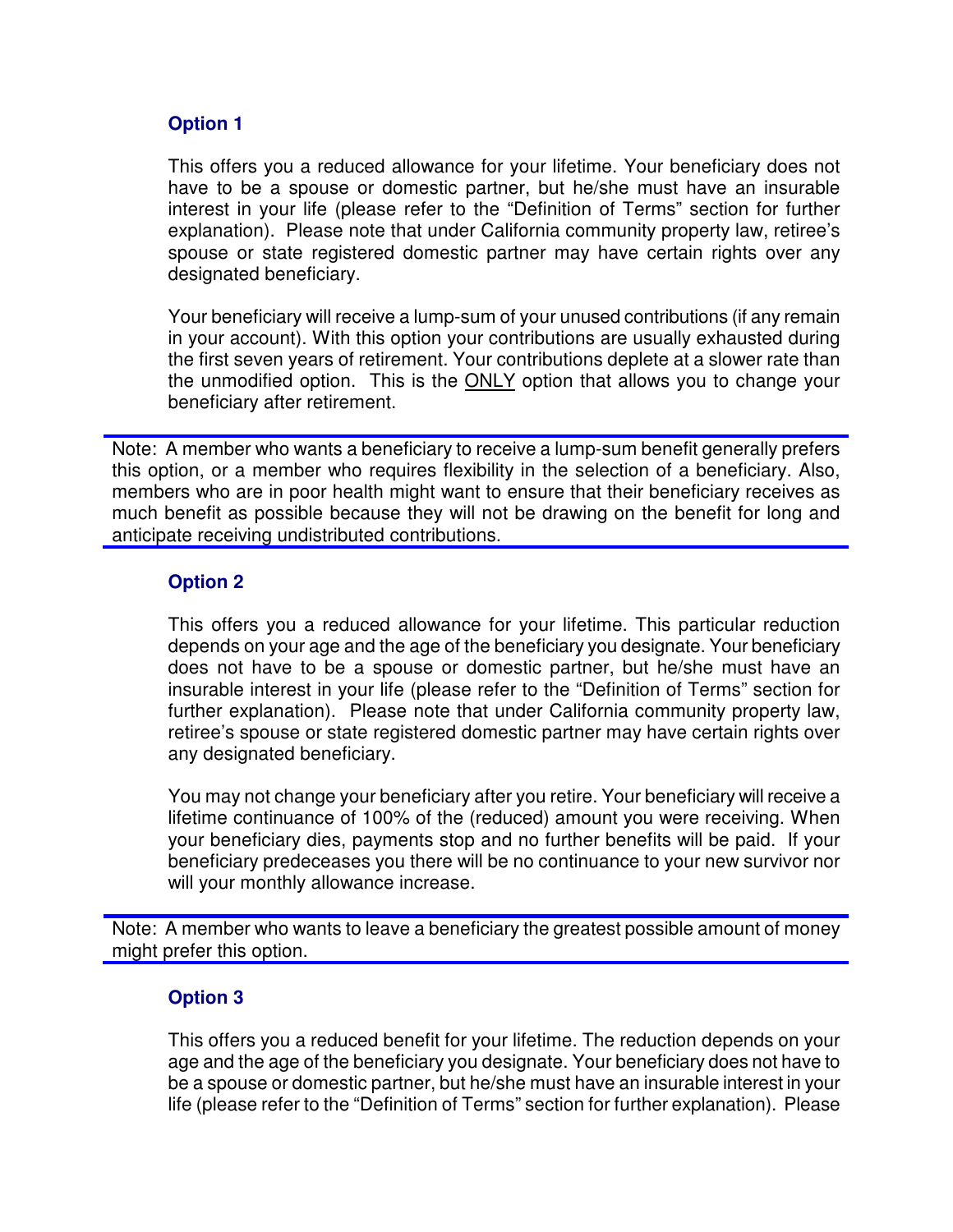note that under California community property law, retiree's spouse or state registered domestic partner may have certain rights over any designated beneficiary.

You may not change your beneficiary after you retire. Your beneficiary will receive a lifetime continuance of 50% of the (reduced) amount you were receiving. When your beneficiary dies, payments stop and no further benefits will be paid. If your beneficiary predeceases you there will be no continuance to your new survivor nor will your monthly allowance increase.

Note: A member who wants to minimize the reduction of his or her benefit but still wants to provide a lifetime benefit to a beneficiary might find this option preferable.

### **Option 4**

This offers you a reduced benefit for your lifetime. The reduction depends on your age and the age of your beneficiary(ies). This is the ONLY option that allows for multiple beneficiaries. Your beneficiary does not have to be a spouse or domestic partner, but he/she must have an insurable interest in your life (please refer to the "Definition of Terms" section for further explanation). Please note that under California community property law, retiree's spouse or state registered domestic partner may have certain rights over any designated beneficiary.

You may not change your beneficiary after you retire. This option allows member to assign the percent of continuance to each beneficiary. This option cannot be calculated by MCERA staff therefore this option and any estimates for this option will need to be calculated by the actuary. The costs for this calculation will need to be paid by the member. Please contact our office for current cost of calculating option 4. When your beneficiary (ies) dies, payments stop and no further benefits will be paid. If your beneficiary (ies) predeceases you there will be no continuance to your new survivor nor will your monthly allowance increase.

Note: A member who has a current spouse and an ex-spouse and per court order must nominate an ex-spouse as one of the beneficiary's or provide the ex-spouse with a lifetime benefit must choose this option. If a member wishes to nominate more than one beneficiary for a lifetime benefit, the member must choose this option as well.

You may change your selected option up until the time your first retirement benefit is issued. After that time, your option selection is irrevocable. Please be advised that if you make a change and do not allow sufficient time for recalculation of your payments, your first payment may be delayed. If you have selected Options No. 2, 3, or 4 you may not change your beneficiary at anytime. For those options, the amount of your retirement allowance is set according to both your age and the age of the beneficiary you select at retirement.

Options are usually mailed to your home address 2-4 weeks after your payoff amounts